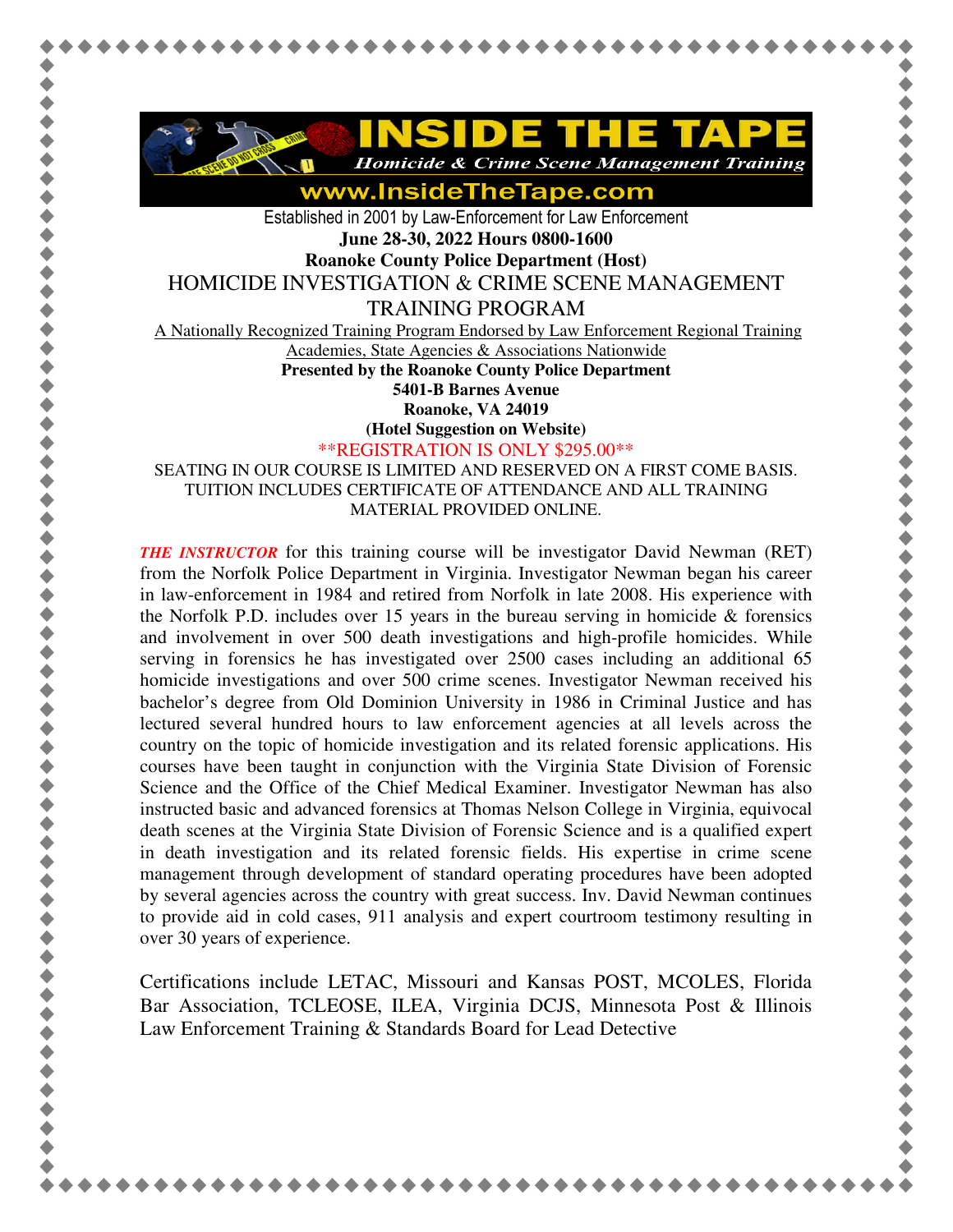## **COURSE TOPICS** ARE TO INCLUDE:

\*Development of Standard Operating Procedures Regarding the Suspicious Death Scene \*Defining and Explaining the Various Levels of Association that Exist Between the Homicide Victim and Offender (Pyramid of Association) (Solvability Factors)

\*Initial Scene Responsibilities Covering Boundaries, Canvassing (Data Collection)  $\&$ Immediate Leads (Sources)

\*Proper Crime Scene Protocol as it Relates to Death Investigation & Homicide

- \*Cold Case Investigation Strategies & Review of Solvability Factors (Case Objectives) \*Cold Case Reviews
- \*Evaluation of the 911 Call During the Active Phase through Case Reviews

\*Sources of Crime Scene Contamination & Prevention (Assessment Accountability)

- \*Categories of Circumstantial Evidence and Recognition of Contamination
- \*Victimology and Immediate Lead Indicators (High Vs. Low Risk)

\*Medical-Legal Death Investigation (Victim I.D. / Time of Death / Injury Recognition)

- \*Primary & Secondary Crime Scenes (Proper Definition)
- \*Crime Scene Sequence Event Determination Model Employing Scientific Method \*Crime Scene Evaluation (Execution of the Walk-thru)
- \*Crime Scene Indicators Related to Motive, Manner of Death & Method of Operation

\*DNA Review and Touch Evidence (Familial DNA & Phenotyping) (Genealogy)

- \*Specific Types of Crime Scenes & Related Forensic Disciplines
- \*Case Review (To Change Each Course)
- \*Suicide and Equivocal Death Scene Investigation Analysis of Equivocal Death
- \*SIDS Review and Infant Homicide Scene

Inside the Tape has been committed to providing quality training to law-enforcement agencies since 2001 without raising tuition rates or cancelling classes. We have added more in-depth topics and several new case reviews to our program which continues to receive high marks from law enforcement at all levels across the country and has been used as a model for homicide scene management by agencies such as the Cincinnati, Austin, Detroit, Atlanta and St Paul Police in Minnesota. Several agencies contract our program out for in-service training and have implemented our methodologies and crime scene management principles with great success resulting in higher clearance and conviction rates. Our courses have also been certified by the Illinois Law Enforcement Training and Standards Board by the Law and Justice Commission as required training to serve as a lead detective in the state.

REGISTER ONLINE AT WWW.INSIDETHETAPE.COM

Simply go to the calendar page and click the on-line registration link for the Roanoke County Course. Print out the registration form and complete including method of payment. Fax the registration to 1-866-529-6152. You will receive a confirmation within 24 hours and a receipt if paying by credit card. Once payment is made refunds are not issued but credits are given for any future training course offered in the U.S.

INVESTIGATOR DAVID NEWMAN (RET) NORFOLK POLICE DEPARTMENT HOMICIDE & FORENSIC SECTION

INSIDETHETAPE@COX.NET WWW.INSIDETHETAPE.COM **Phone:** (757) 748-1991 **Fax:** (866) 529-6152 **Toll Free: (800) 297-6007**